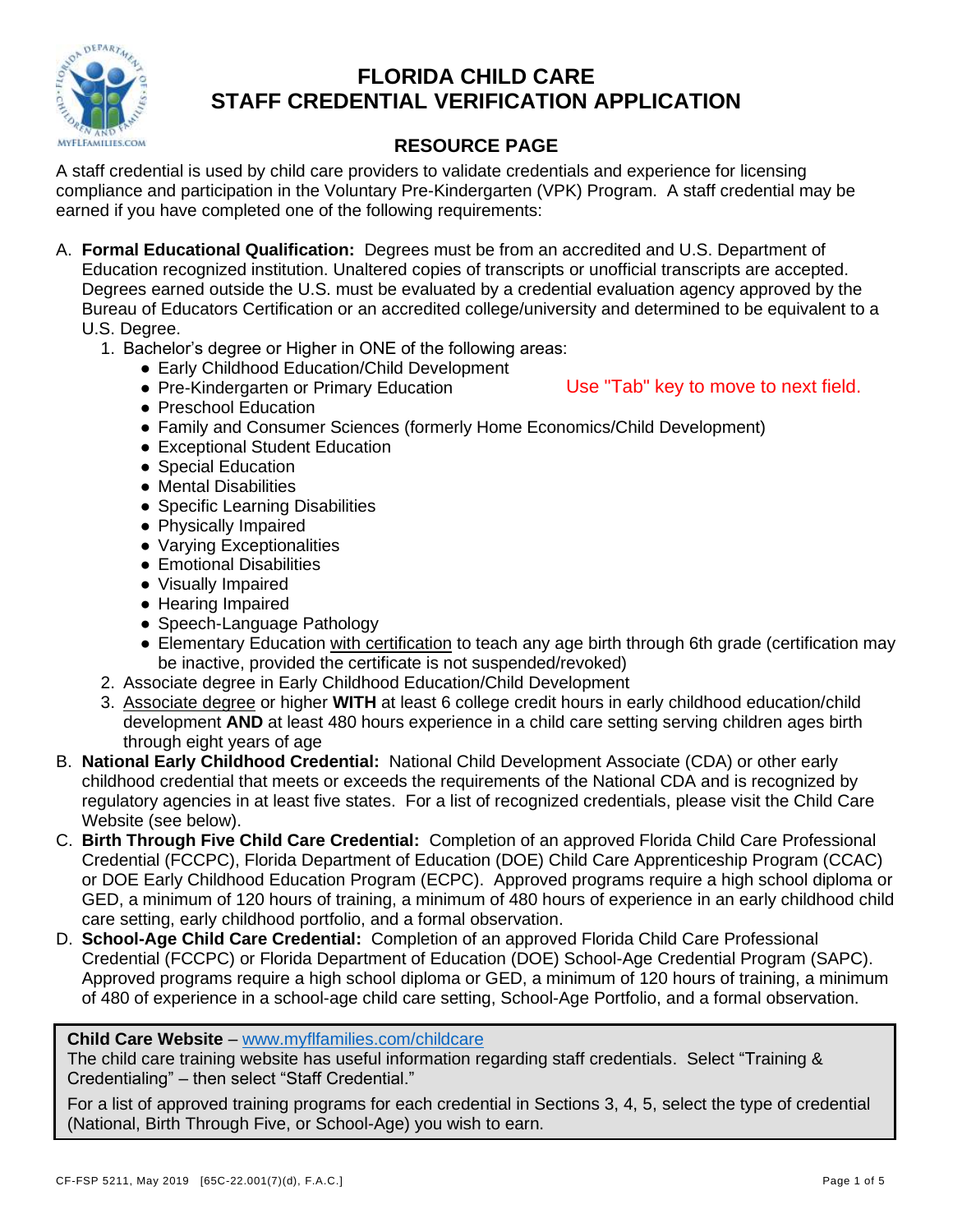



# **FLORIDA CHILD CARE STAFF CREDENTIAL VERIFICATION APPLICATION**

| FOR OFFICIAL USE ONLY |
|-----------------------|
| Date                  |
| Processed:            |
| Processed             |
| Bv:                   |
|                       |
| Date:                 |

This application is used for initial staff credential verification and renewals, pursuant to s. 402.305(3), Florida Statutes.

Please complete **all** the required sections and submit the application, with documentation, to:

**ONLINE:** Upload documents via the Credential Application Portal on your Child Care Training System Student Account at [https://training01](https://training01-dcf.myflorida.com/studentsite/admin/login.jsf) [dcf.myflorida.com/studentsite/admin/login.jsf](https://training01-dcf.myflorida.com/studentsite/admin/login.jsf)

#### **MAIL:**

Florida Department of Children and Families Child Care Program Office – Credential Unit 2415 North Monroe St., Suite 400, Room N216 Tallahassee, Florida 32303-4190

| <b>Section 1</b><br>Candidate Information (all applicants must complete):                                                                                                                                        |                                                                                                                                                                                                                                                                                   |                                              |                                          |  |  |
|------------------------------------------------------------------------------------------------------------------------------------------------------------------------------------------------------------------|-----------------------------------------------------------------------------------------------------------------------------------------------------------------------------------------------------------------------------------------------------------------------------------|----------------------------------------------|------------------------------------------|--|--|
| Last Name                                                                                                                                                                                                        | <b>First Name</b>                                                                                                                                                                                                                                                                 | MI                                           | DCF Student ID/Last 5 Digits of SSN*     |  |  |
| Mailing Address:                                                                                                                                                                                                 |                                                                                                                                                                                                                                                                                   |                                              |                                          |  |  |
| City:                                                                                                                                                                                                            | State:                                                                                                                                                                                                                                                                            | Zip Code:                                    | County:                                  |  |  |
| Email Address:                                                                                                                                                                                                   |                                                                                                                                                                                                                                                                                   |                                              |                                          |  |  |
| Date of Birth:                                                                                                                                                                                                   | Home Telephone:<br>(including area code)                                                                                                                                                                                                                                          | Business Telephone:<br>(including area code) | If applicable,<br>enter extension number |  |  |
| <b>ATTESTATION</b>                                                                                                                                                                                               |                                                                                                                                                                                                                                                                                   |                                              |                                          |  |  |
| I hereby attest that all information pertaining to this application is true, correct, and complete. I<br>understand if any of the information provided is found to be false, the verification will be rescinded. |                                                                                                                                                                                                                                                                                   |                                              |                                          |  |  |
|                                                                                                                                                                                                                  | Signature of Applicant                                                                                                                                                                                                                                                            |                                              | Date of Application                      |  |  |
|                                                                                                                                                                                                                  | $*$ The department is requesting the last 5 digits of your social security number, but you are not required to provide it under the law.<br>However, providing the last 5 digits of your social security number will assist the department in processing your application quickly |                                              |                                          |  |  |

However, providing the last 5 digits of your social security number will assist the department in processing your application quickly and determining your eligibility faster and more accurately. Social security numbers are used by the department for identity verification only. You may use your Department of Children and Families Student ID found on your Child Care Training Tran script.

|                                                                                                                                                     | <b>Go To Page 1</b> To review information regarding staff credential verifications, as well as additional<br>resources available.                       |  |  |  |
|-----------------------------------------------------------------------------------------------------------------------------------------------------|---------------------------------------------------------------------------------------------------------------------------------------------------------|--|--|--|
|                                                                                                                                                     | <b>Go To Page 3</b> If you are submitting documentation for verification of a Formal Education<br>Qualification or National Early Childhood Credential. |  |  |  |
| <b>Go To Page 4</b> If you are submitting documentation to renew a Birth Through Five Child Care<br>Credential or School-Age Child Care Credential. |                                                                                                                                                         |  |  |  |
| Go To Page 5                                                                                                                                        |                                                                                                                                                         |  |  |  |

**Incomplete applications will only be retained for 3 months from the date of receipt.**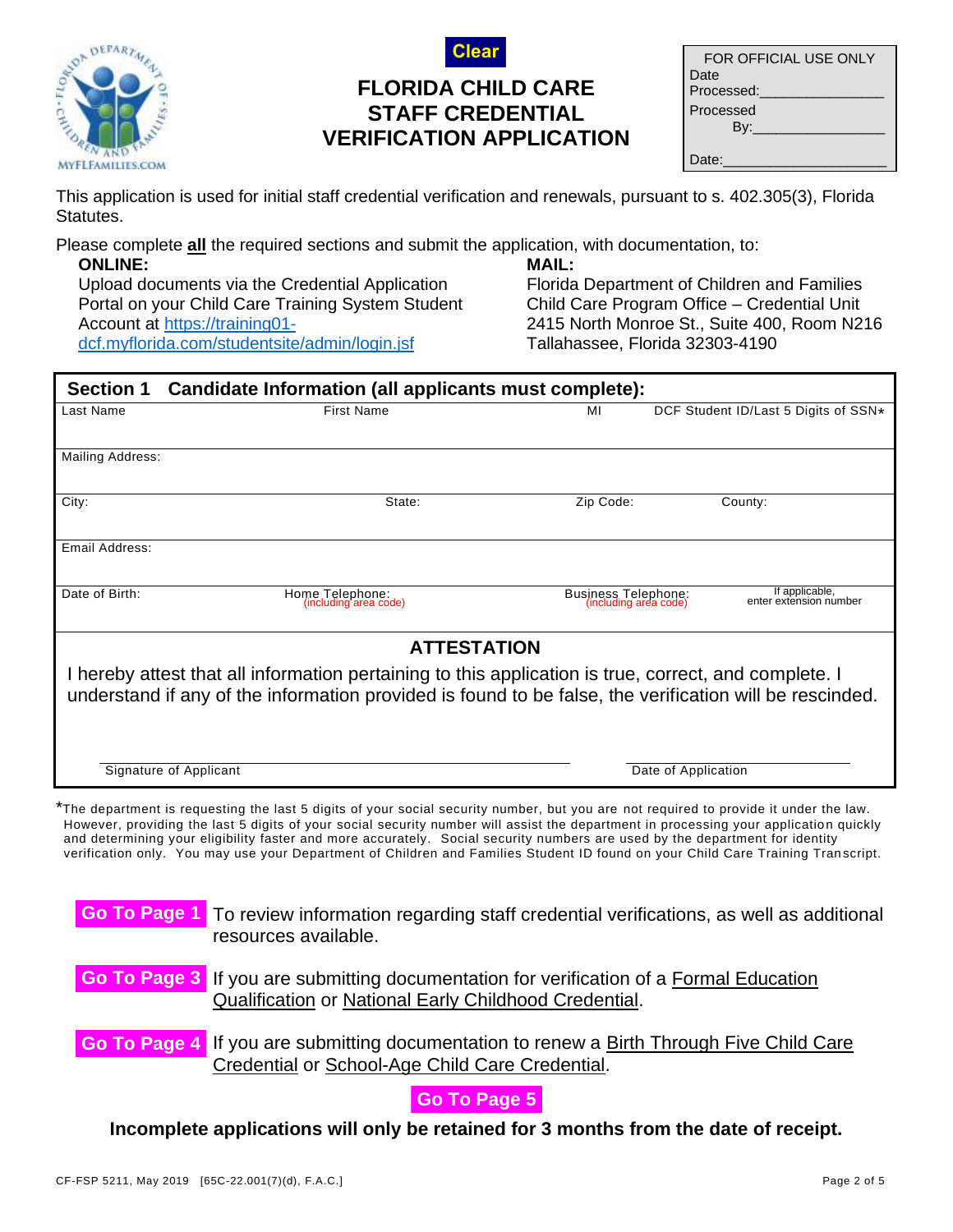#### **STAFF CREDENTIAL VERIFICATION**

Provide all the documentation to support **one** of the following (Section 2, 3, 4, or 5):

#### **Section 2 Formal Education Qualification:**

- You must submit a copy of your college transcript, which must document the following:
	- applicant's full name, Check the box if documentation provided. Press space bar once to
	- name of college/university, check a box; press space bar once to uncheck a checked box.
	- degree earned (see page 1 for a list of acceptable degrees),
	- date degree was earned, and/or,
	- six college credits of early childhood education (only for option c below).
- Complete page 5 to document experience (only for option c below).

If your degree was earned outside the U.S., it must be evaluated by a credential evaluation agency approved by the Bureau of Educators Certification or an accredited college/university and determined to be equivalent to one of the below requirements.

Select **one** qualification (a, b, or c below) which matches your education and experience:

- a. Bachelor's degree or higher in one of the areas listed on page 1;
- b. Associate degree in Early Childhood Education/Child Development; or,
- c. Associate degree or higher **WITH** at least 6 college credit hours in early childhood education/child development **AND** at least 480 hours experience in a child care setting serving children ages birth through eight years of age.

### **Section 3 National Early Childhood Credential:**

- Complete the following information and include a copy of your National Early Childhood **Credential**
- If the certificate submitted does not specifically state an expiration date and has an issuance date greater than five years, please submit a dated and signed statement from the issuing body on their letterhead that includes the following: **Go Back To Page 2**<br> **Credential:**<br>
In and <u>include a copy</u> of your National Early Childhood<br>
ot specifically state an expiration date and has an issuan<br>
se submitt a dated and signed statement from the issuing<br>
udes the f
	- Addressed to the person whose is submitting this application;
	- Must be dated within 180 days of the date this application was submitted;
	- Must include the certificate number or, at least, the issuance date that appears on the submitted certificate; and,
	- Must include language that the issuing body recognizes the submitted certificate as "active" by that issuing body.

Name of National Early Childhood Credential Program Issue Cate Expiration Date Expiration Date Control of the C<br>(mm/dd/yyyy) (mm/dd/yyyy)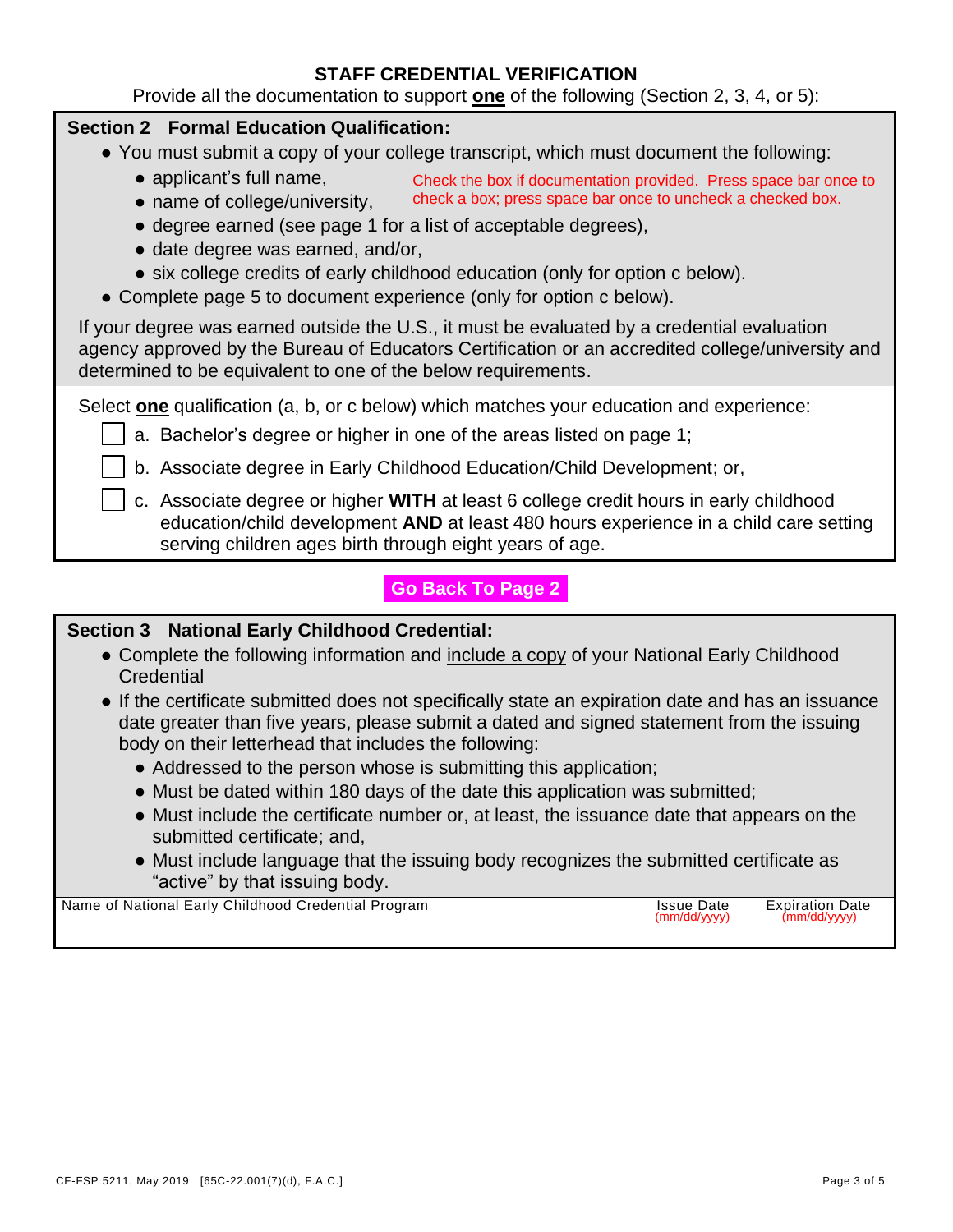| Section 4 Birth Through Five or School-Age Child Care Credential Renewal:                                                                                                                                                                                                                                                                                                                                                                                                                                                                                                                                                                                                                                                                                                                                                                                                                                                                                                                                                                                       |  |  |  |  |  |
|-----------------------------------------------------------------------------------------------------------------------------------------------------------------------------------------------------------------------------------------------------------------------------------------------------------------------------------------------------------------------------------------------------------------------------------------------------------------------------------------------------------------------------------------------------------------------------------------------------------------------------------------------------------------------------------------------------------------------------------------------------------------------------------------------------------------------------------------------------------------------------------------------------------------------------------------------------------------------------------------------------------------------------------------------------------------|--|--|--|--|--|
| To maintain your staff credential, every 5 years you must submit documentation of completion of                                                                                                                                                                                                                                                                                                                                                                                                                                                                                                                                                                                                                                                                                                                                                                                                                                                                                                                                                                 |  |  |  |  |  |
| the following requirements:<br>• If you are renewing a Birth Through Five Child Care Credential, your CPR certificate, hours of<br>experience, and training courses must be completed related to children ages birth through age<br>five.                                                                                                                                                                                                                                                                                                                                                                                                                                                                                                                                                                                                                                                                                                                                                                                                                       |  |  |  |  |  |
| • If you are renewing a School-Age Child Care Credential, your CPR certificate, hours of<br>experience, and training courses must be completed related to children ages five through<br>twelve.                                                                                                                                                                                                                                                                                                                                                                                                                                                                                                                                                                                                                                                                                                                                                                                                                                                                 |  |  |  |  |  |
| Copy of original training credential or Training Transcript verifying date of credential<br>issuance being renewed.                                                                                                                                                                                                                                                                                                                                                                                                                                                                                                                                                                                                                                                                                                                                                                                                                                                                                                                                             |  |  |  |  |  |
| A copy of an active CPR certificate. CPR training must be instructor-based (online courses<br>will not be accepted). Please ensure that training is not expired when you submit your<br>application.                                                                                                                                                                                                                                                                                                                                                                                                                                                                                                                                                                                                                                                                                                                                                                                                                                                            |  |  |  |  |  |
| A copy of an active First Aid certificate. Please ensure that training is not expired when you<br>submit your application.                                                                                                                                                                                                                                                                                                                                                                                                                                                                                                                                                                                                                                                                                                                                                                                                                                                                                                                                      |  |  |  |  |  |
| Within the past year, complete 80 hours of experience working with children. Document<br>work experience using the Documentation of Experience form (page 5 of this application),<br>completed by a child care director or owner. You may also submit a copy of W-2 records,<br>licensing records, or income tax returns to verify experience.                                                                                                                                                                                                                                                                                                                                                                                                                                                                                                                                                                                                                                                                                                                  |  |  |  |  |  |
| A letter of recommendation, on company letterhead, from an owner, director or other child<br>care professional. If you are the owner or director, the letter may be provided by a parent of<br>a child in care. The letter must be signed and dated. The letter of recommendation must<br>include information about the quality of care you provide.                                                                                                                                                                                                                                                                                                                                                                                                                                                                                                                                                                                                                                                                                                            |  |  |  |  |  |
| Proof of current individual membership in an early childhood/school-age professional<br>organization.<br><b>Go Back To Page 2</b>                                                                                                                                                                                                                                                                                                                                                                                                                                                                                                                                                                                                                                                                                                                                                                                                                                                                                                                               |  |  |  |  |  |
| Within the past five years, complete training focused on the education of children in either<br>early childhood education for the Birth Through Five Child Care Credential or elementary<br>education for the School-Age Child Care Credential through one of the following:<br>• 4.5 Continuing Education Units (CEUs). Training certificates must clearly list the number<br>of CEUs awarded and the date earned.<br>• Three college credit hours from an accredited or U.S. Department of Education<br>recognized institution – copy of college transcript documenting the semester and year<br>the college credits were earned. If the subject area and age range is not clear on the<br>transcript, please include a course description provided by the university or college in<br>which you attended the training.<br>• Forty-five clock hours completed at a Florida Career Education Center (public vocational<br>or technical school), Florida Community Colleges, or an institution licensed by the Florida<br>Commission for Independent Education. |  |  |  |  |  |
| • Forty-five Department of Education district-approved teacher in-service points.<br>• Any combination of the above training hours. For example, 1 college credit + 1.5 CEUs<br>+ 15 vocational hours.                                                                                                                                                                                                                                                                                                                                                                                                                                                                                                                                                                                                                                                                                                                                                                                                                                                          |  |  |  |  |  |
| Note: In-service hours, non-vocational class hours, or coursework previously submitted to earn<br>an initial/renewal credential will not be accepted.                                                                                                                                                                                                                                                                                                                                                                                                                                                                                                                                                                                                                                                                                                                                                                                                                                                                                                           |  |  |  |  |  |